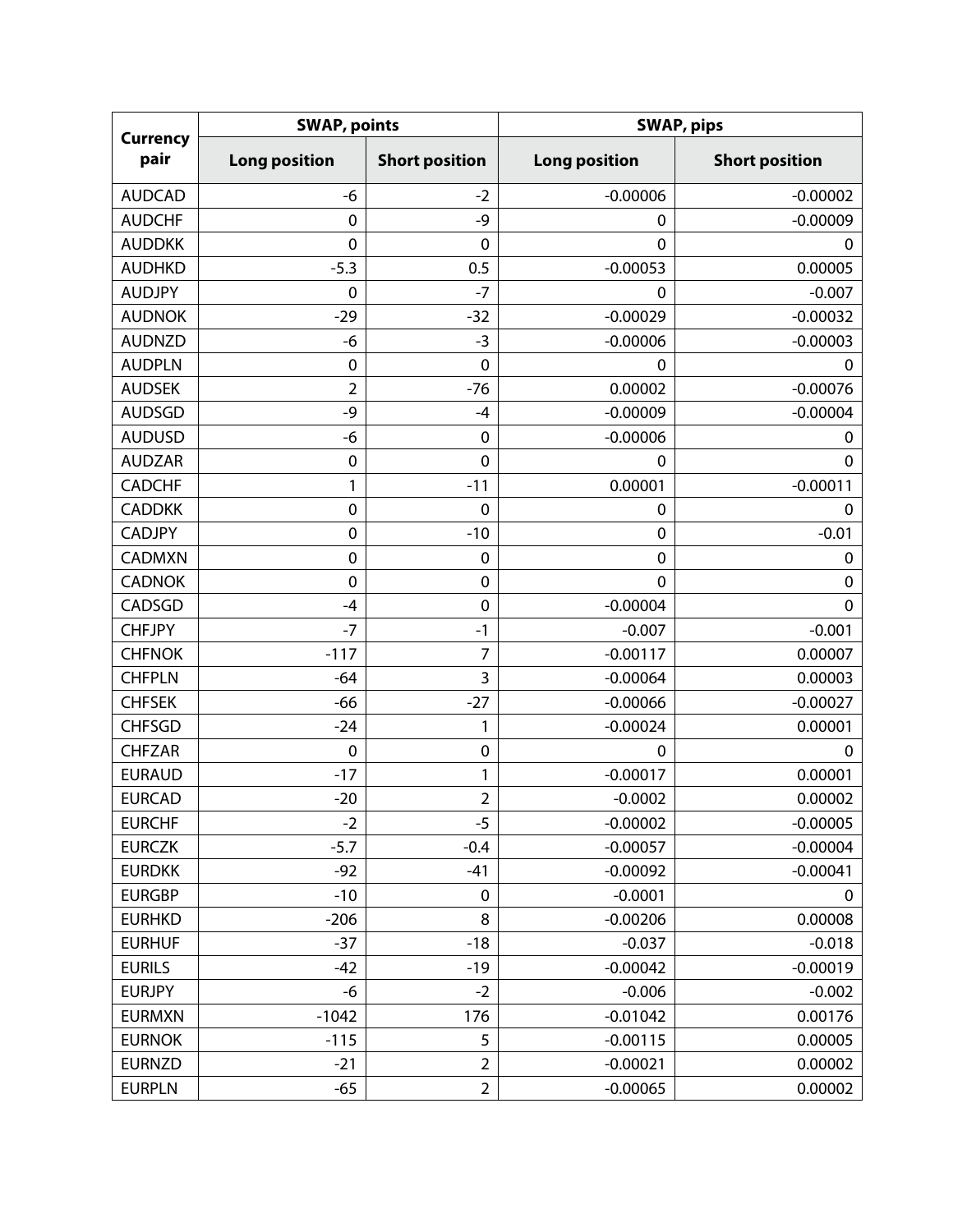| <b>EURRUB</b> | $-3125$        | 553            | $-0.03125$       | 0.00553     |
|---------------|----------------|----------------|------------------|-------------|
| <b>EURSEK</b> | $-56$          | $-44$          | $-0.00056$       | $-0.00044$  |
| <b>EURSGD</b> | $-24$          | 1              | $-0.00024$       | 0.00001     |
| <b>EURTRY</b> | $-795$         | 156            | $-0.00795$       | 0.00156     |
| <b>EURUSD</b> | $-18$          | $\overline{2}$ | $-0.00018$       | 0.00002     |
| <b>EURZAR</b> | $-620$         | 118            | $-0.0062$        | 0.00118     |
| <b>GBPAUD</b> | $-9$           | $-2$           | $-0.00009$       | $-0.00002$  |
| <b>GBPCAD</b> | $-13$          | $\mathbf 0$    | $-0.00013$       | 0           |
| <b>GBPCHF</b> | 1              | $-12$          | 0.00001          | $-0.00012$  |
| <b>GBPDKK</b> | $-58$          | $-88$          | $-0.00058$       | $-0.00088$  |
| <b>GBPJPY</b> | 0              | $-9$           | 0                | $-0.009$    |
| <b>GBPNOK</b> | $-70$          | $-31$          | $-0.0007$        | $-0.00031$  |
| <b>GBPNZD</b> | $-13$          | $-1$           | $-0.00013$       | $-0.00001$  |
| <b>GBPPLN</b> | $-47$          | $-15$          | $-0.00047$       | $-0.00015$  |
| <b>GBPSEK</b> | $\mathbf 0$    | $-109$         | 0                | $-0.00109$  |
| <b>GBPSGD</b> | $-18$          | $-2$           | $-0.00018$       | $-0.00002$  |
| <b>GBPTRY</b> | $-834$         | 171            | $-0.00834$       | 0.00171     |
| <b>GBPUSD</b> | $-13$          | 1              | $-0.00013$       | 0.00001     |
| <b>GBPZAR</b> | $-597$         | 109            | $-0.00597$       | 0.00109     |
| <b>HKDJPY</b> | 0              | $-4$           | $\pmb{0}$        | $-0.00004$  |
| <b>MXNJPY</b> | $\mathbf 0$    | $\mathbf 0$    | $\boldsymbol{0}$ | 0           |
| <b>NOKJPY</b> | $\mathbf 0$    | $-2$           | $\pmb{0}$        | $-0.00002$  |
| <b>NOKSEK</b> | $-1$           | $-15$          | $-0.00001$       | $-0.00015$  |
| <b>NZDCAD</b> | $-5$           | $-4$           | $-0.00005$       | $-0.00004$  |
| <b>NZDCHF</b> | 1              | -9             | 0.00001          | $-0.00009$  |
| <b>NZDJPY</b> | $\pmb{0}$      | -8             | 0                | $-0.008$    |
| <b>NZDSEK</b> | $\mathbf 0$    | $\mathbf 0$    | $\mathbf 0$      | $\mathbf 0$ |
| <b>NZDSGD</b> | -8             | $-5$           | $-0.00008$       | $-0.00005$  |
| <b>NZDUSD</b> | -6             | $\pmb{0}$      | $-0.00006$       | $\mathbf 0$ |
| <b>PLNJPY</b> | $\pmb{0}$      | 0              | $\pmb{0}$        | $\mathbf 0$ |
| <b>SGDJPY</b> | $\pmb{0}$      | $-12$          | $\pmb{0}$        | $-0.012$    |
| <b>TRYJPY</b> | $\pmb{0}$      | $-22$          | $\mathbf 0$      | $-0.022$    |
| <b>USDCAD</b> | $\mathbf 0$    | $-10$          | $\mathbf 0$      | $-0.0001$   |
| <b>USDCHF</b> | $\overline{2}$ | $-18$          | 0.00002          | $-0.00018$  |
| <b>USDCNH</b> | $-51$          | $-33$          | $-0.00051$       | $-0.00033$  |
| <b>USDCZK</b> | $-2.1$         | $-3.2$         | $-0.00021$       | $-0.00032$  |
| <b>USDDKK</b> | 1              | $-120$         | 0.00001          | $-0.0012$   |
| <b>USDHKD</b> | $-8$           | $-7$           | $-0.00008$       | $-0.00007$  |
| <b>USDHUF</b> | 1              | $-52$          | 0.001            | $-0.052$    |
| <b>USDILS</b> | $\overline{2}$ | $-63$          | 0.00002          | $-0.00063$  |
| <b>USDJPY</b> | $\overline{2}$ | $-16$          | 0.002            | $-0.016$    |